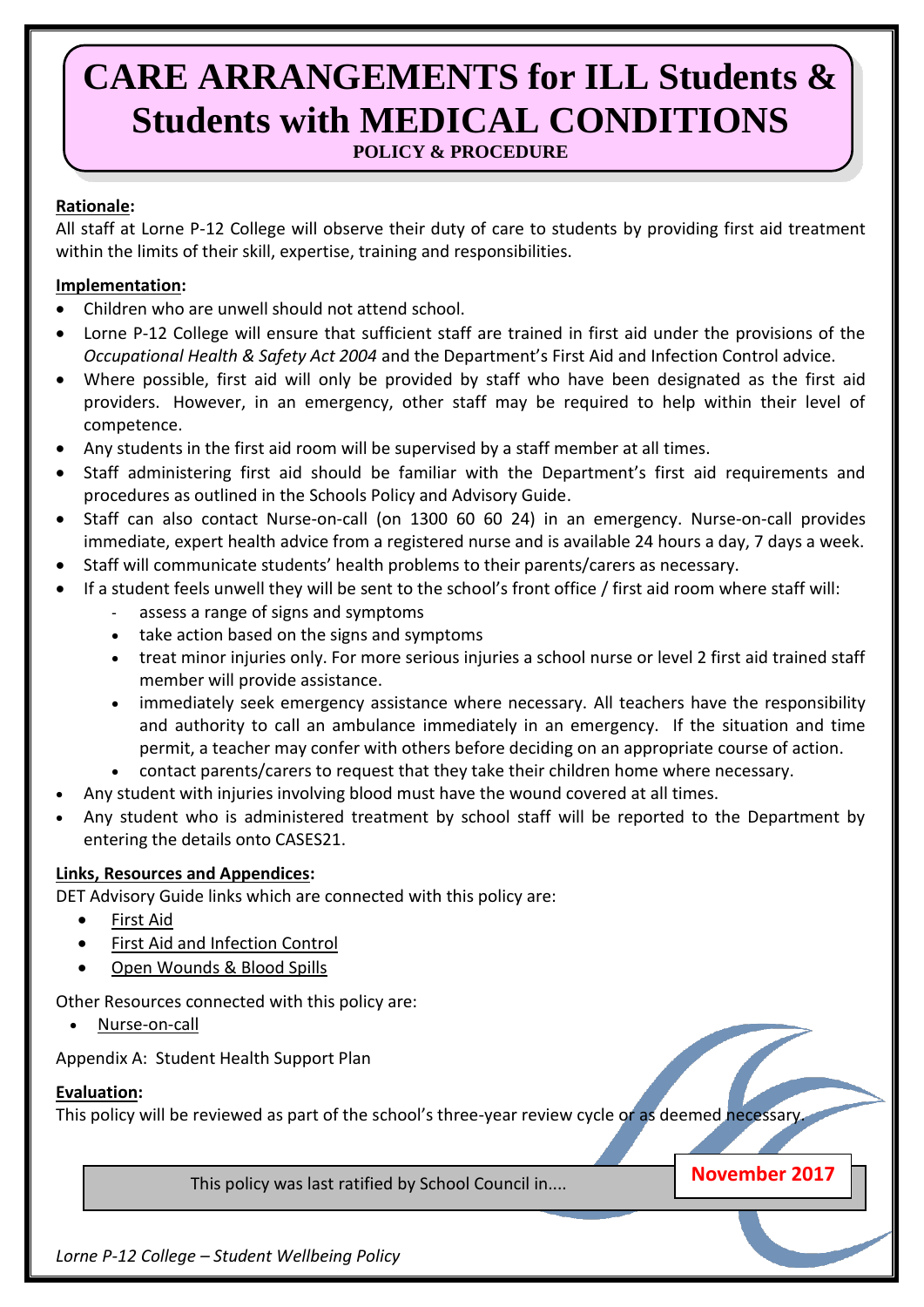#### **Appendix A**

# **Student Health Support Plan**

This plan outlines how the school will support students' health care needs, based on health advice received from students' medical/health practitioner. This form is to be completed for each student with an identified health care need (not including those with Anaphylaxis as this is done via an Anaphylaxis Management Plan or Asthma as this is done via an Asthma Management Plan).

This plan is to be completed by the principal or nominee in collaboration with parents/carers and student.

| Date of birth:<br>Year level:<br>Plan date:<br>Review date:<br>Student's Emergency contact details:<br>Medical/Health Practitioner contact details:<br>Ideally, this plan should be developed based on health advice received via the appropriate Departmental<br>Medical Advice form. Please tick the appropriate form which has been completed and attach to this Plan. All<br>forms are available from the Health Support Planning Forms - School Policy and Advisory Guide:<br>$\Box$ General Medical Advice Form - for a student with a health condition<br>Condition Specific Medical Advice Form - Cystic Fibrosis<br>⊔<br>Condition Specific Medical Advice Form - Acquired Brain Injury<br>$\Box$<br>$\Box$ Condition Specific Medical Advice Form – Cancer<br>Condition Specific Medical Advice Form - Diabetes<br>u<br>$\Box$ Condition Specific Medical Advice Form - Epilepsy<br>$\Box$ Personal Care Medical Advice Form - for a student who requires support for transfers and positioning<br>$\Box$ Personal Care Medical Advice Form - for a student who requires support for oral eating and drinking<br>$\Box$ Personal Care Medical Advice Form - for a student who requires support for continence<br>List who will receive copies of this Student Health Support Plan:<br>1) Family<br>2) Staff<br>3) Other<br>The following Student Health Support Plan has been developed with my knowledge and input and will be<br>reviewed annually, or as required.<br>Signature of parent/carer:<br>Date:<br>Signature of student (mature minor):<br>Date:<br>Signature of principal (or nominee):<br>Date: | <b>Student's name:</b> |  |  |  |  |
|--------------------------------------------------------------------------------------------------------------------------------------------------------------------------------------------------------------------------------------------------------------------------------------------------------------------------------------------------------------------------------------------------------------------------------------------------------------------------------------------------------------------------------------------------------------------------------------------------------------------------------------------------------------------------------------------------------------------------------------------------------------------------------------------------------------------------------------------------------------------------------------------------------------------------------------------------------------------------------------------------------------------------------------------------------------------------------------------------------------------------------------------------------------------------------------------------------------------------------------------------------------------------------------------------------------------------------------------------------------------------------------------------------------------------------------------------------------------------------------------------------------------------------------------------------------------------------------------------------------------------|------------------------|--|--|--|--|
|                                                                                                                                                                                                                                                                                                                                                                                                                                                                                                                                                                                                                                                                                                                                                                                                                                                                                                                                                                                                                                                                                                                                                                                                                                                                                                                                                                                                                                                                                                                                                                                                                          |                        |  |  |  |  |
|                                                                                                                                                                                                                                                                                                                                                                                                                                                                                                                                                                                                                                                                                                                                                                                                                                                                                                                                                                                                                                                                                                                                                                                                                                                                                                                                                                                                                                                                                                                                                                                                                          |                        |  |  |  |  |
|                                                                                                                                                                                                                                                                                                                                                                                                                                                                                                                                                                                                                                                                                                                                                                                                                                                                                                                                                                                                                                                                                                                                                                                                                                                                                                                                                                                                                                                                                                                                                                                                                          |                        |  |  |  |  |
|                                                                                                                                                                                                                                                                                                                                                                                                                                                                                                                                                                                                                                                                                                                                                                                                                                                                                                                                                                                                                                                                                                                                                                                                                                                                                                                                                                                                                                                                                                                                                                                                                          |                        |  |  |  |  |
|                                                                                                                                                                                                                                                                                                                                                                                                                                                                                                                                                                                                                                                                                                                                                                                                                                                                                                                                                                                                                                                                                                                                                                                                                                                                                                                                                                                                                                                                                                                                                                                                                          |                        |  |  |  |  |
|                                                                                                                                                                                                                                                                                                                                                                                                                                                                                                                                                                                                                                                                                                                                                                                                                                                                                                                                                                                                                                                                                                                                                                                                                                                                                                                                                                                                                                                                                                                                                                                                                          |                        |  |  |  |  |
|                                                                                                                                                                                                                                                                                                                                                                                                                                                                                                                                                                                                                                                                                                                                                                                                                                                                                                                                                                                                                                                                                                                                                                                                                                                                                                                                                                                                                                                                                                                                                                                                                          |                        |  |  |  |  |
|                                                                                                                                                                                                                                                                                                                                                                                                                                                                                                                                                                                                                                                                                                                                                                                                                                                                                                                                                                                                                                                                                                                                                                                                                                                                                                                                                                                                                                                                                                                                                                                                                          |                        |  |  |  |  |
|                                                                                                                                                                                                                                                                                                                                                                                                                                                                                                                                                                                                                                                                                                                                                                                                                                                                                                                                                                                                                                                                                                                                                                                                                                                                                                                                                                                                                                                                                                                                                                                                                          |                        |  |  |  |  |
|                                                                                                                                                                                                                                                                                                                                                                                                                                                                                                                                                                                                                                                                                                                                                                                                                                                                                                                                                                                                                                                                                                                                                                                                                                                                                                                                                                                                                                                                                                                                                                                                                          |                        |  |  |  |  |
|                                                                                                                                                                                                                                                                                                                                                                                                                                                                                                                                                                                                                                                                                                                                                                                                                                                                                                                                                                                                                                                                                                                                                                                                                                                                                                                                                                                                                                                                                                                                                                                                                          |                        |  |  |  |  |

*Privacy Statement:*

The school collects personal information so as the school can plan and support the health care needs of the student. Without the provision of *this information the quality of the health support provided may be affected. The information may be disclosed to relevant school staff and appropriate medical personnel, including those engaged in providing health support as well as emergency personnel, where appropriate, or where authorised or required by another law. You are able to request access to the personal information that we hold about you/your child and to request that it be corrected. Please contact the school directly or FOI Unit on 96372670.*